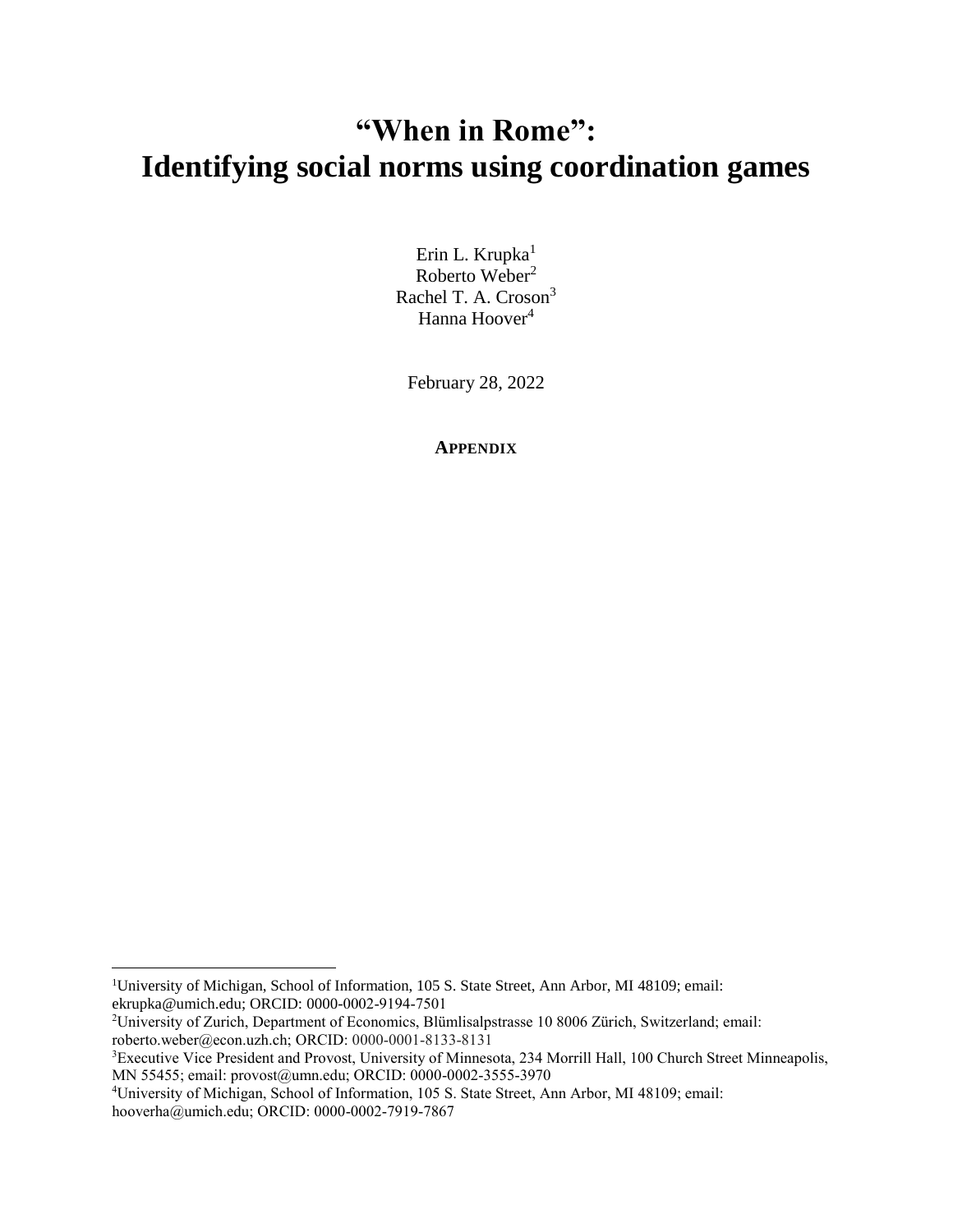Table A1 and A2 contains the frequency of appropriateness ratings for each action for the tipping scenario and punctuality scenario, respectively. Furthermore, Table A1 and A2 contain responses recorded for the university-student matching task only. In addition to reporting the frequency of appropriateness rating per action, we compute the average appropriateness rating for each action by assigning values to each appropriateness rating. The rating `very socially inappropriate' was assigned a value of -1, `somewhat socially inappropriate' was assigned a value of -1/3, `somewhat socially appropriate' was assigned a value of 1/3, and `very socially appropriate' was assigned a value of 1. We find that the tipping action which received the highest appropriateness rating was `give a 15% tip'. Furthermore, we find that the punctuality action which received the highest appropriateness rating was to arrive '5 minutes early'.

|                | Very           | Somewhat       | Somewhat       | Very             |                       |
|----------------|----------------|----------------|----------------|------------------|-----------------------|
|                | socially       | socially       | socially       | socially         |                       |
|                | inappropriate  | inappropriate  | appropriate    | appropriate      | <b>Average Rating</b> |
|                | $(-1)$         | $(-1/3)$       | (1/3)          | (1)              |                       |
| Give no tip    | 141            | 12             | $\overline{2}$ | $\boldsymbol{0}$ | $-0.93$               |
| Give a 5% tip  | 93             | 55             | $\overline{7}$ | $\boldsymbol{0}$ | $-0.70$               |
| Give a 7% tip  | 66             | 67             | 20             | $\overline{2}$   | $-0.51$               |
| Give a 10% tip | 8              | 69             | 61             | 17               | 0.04                  |
| Give a 12% tip | $\overline{2}$ | 32             | 83             | 38               | 0.34                  |
| Give a 15% tip | $\mathbf 1$    | $\overline{2}$ | 38             | 115              | 0.81                  |
| Give a 20% tip | $\mathbf{1}$   | 11             | 21             | 122              | 0.80                  |

Table A1: Summary Statistics On The Distribution Of Appropriate Ratings – Tipping Vignette / University-Student Matching. This table reports the frequency of each appropriateness rating in the university-student matching treatment for the tipping vignette. The average rating per action is reported in column 5 and is calculated as the arithmetic mean utilizing the numerical scores assigned to each appropriateness rating.